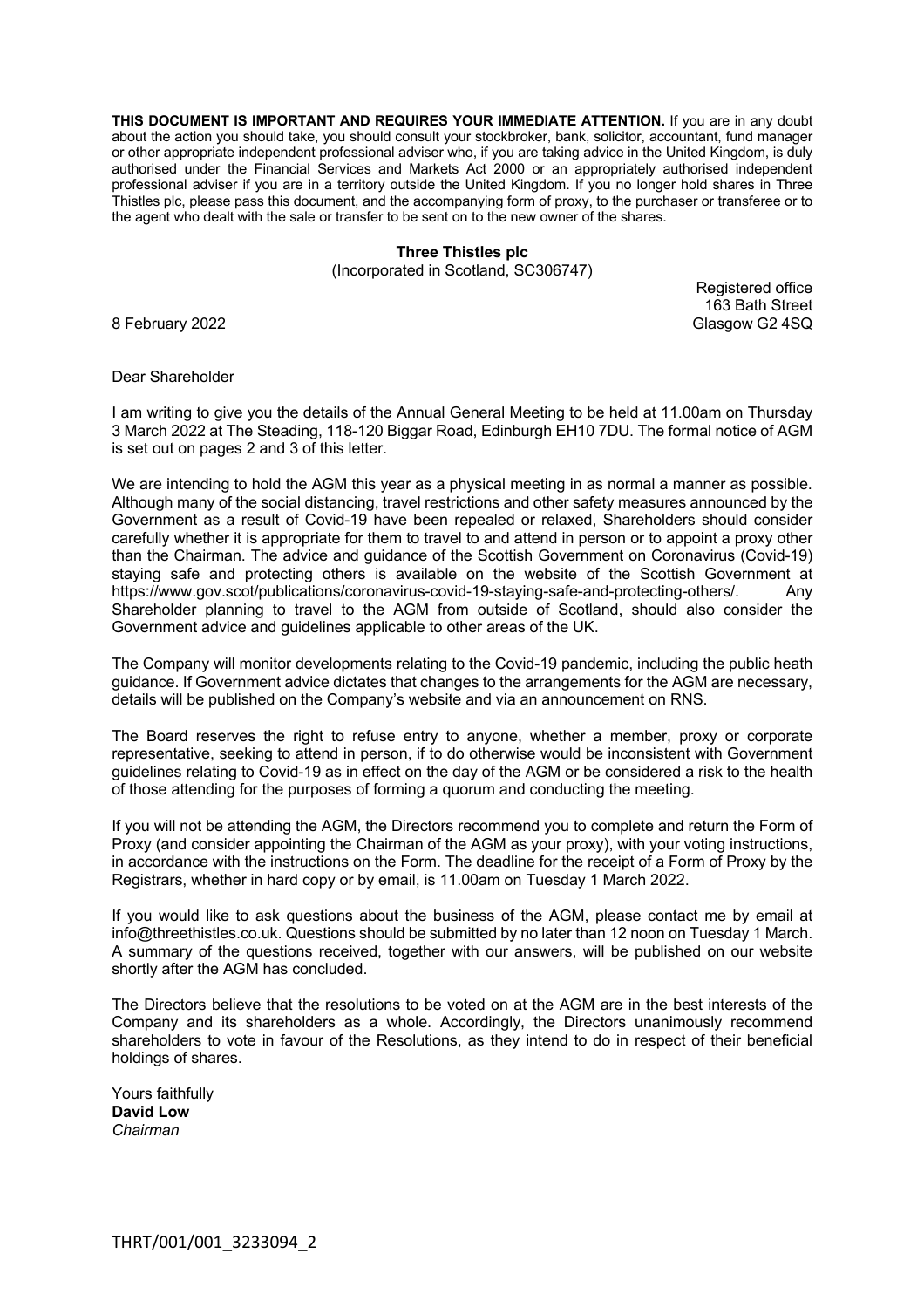## **THREE THISTLES PLC**

## **(Company Number: SC306747)**

## **NOTICE OF ANNUAL GENERAL MEETING**

NOTICE IS HEREBY GIVEN THAT the ANNUAL GENERAL MEETING of the Company will be held at 11am on Thursday 3 March 2022 at The Steading, 118-120 Biggar Road, Edinburgh EH10 7DU for the purpose of considering and, if thought fit, passing the following Resolutions, of which numbers 1, 2, 3 and 4 will be proposed as Ordinary Resolutions and numbers 5 and 6 as Special Resolutions:-

## **AS ORDINARY BUSINESS**

- 1 To receive and consider the Financial Statements for the period ended 2 October 2021, including the Report of the Directors and the Report of the Auditors.
- 2 To re-appoint McLay, McAlister & McGibbon, Chartered Accountants, as Auditors.
- 3 To authorise the Directors to fix the remuneration of the Auditors.

# **AS SPECIAL BUSINESS**

## **Ordinary Resolution**

4 That in substitution for all existing and unexercised authorities and powers, the Directors be generally and unconditionally authorised for the purpose of section 551 of the Companies Act 2006 to exercise all or any of the powers of the Company to allot shares in the Company or to grant rights to subscribe for, or to convert any security into, shares in the Company (such shares and rights being together referred to in this resolution as "**Relevant Securities**") up to an aggregate nominal value of £900,000 to such persons at such times and generally on such terms and conditions as the Directors may determine; provided that this authority shall, unless previously renewed, varied or revoked by the Company, expire at 12 midnight on the day before the fifth anniversary of the date on which this resolution is passed, save that the Directors may, before the expiry of such period, make an offer or agreement which would or might require Relevant Securities to be allotted after the expiry of such period and the Directors may allot Relevant Securities in pursuance of such offer or agreement as if the authority conferred by this resolution had not expired.

### **Special Resolutions**

- 5 That, subject to and conditional upon the passing of resolution 4 set out in the Notice of Meeting dated 8 February 2022, the Directors of the Company be generally empowered pursuant to section 570 of the Companies Act 2006 (the "**Act**") to allot equity securities (as defined in section 560 of the Act) for cash pursuant to the authority conferred by resolution 4 as if section 561) of the Act (Existing Shareholders' right of pre-emption) did not apply to any such allotment.
- 6 The Articles of Association of the Company be amended by the deletion of the first sentence of Article 3.

BY ORDER OF THE BOARD

Davidson Chalmers Stewart (Secretarial Services) Limited Company Secretary 8 February 2022

Registered Office: 163 Bath Street Glasgow G2 4SQ